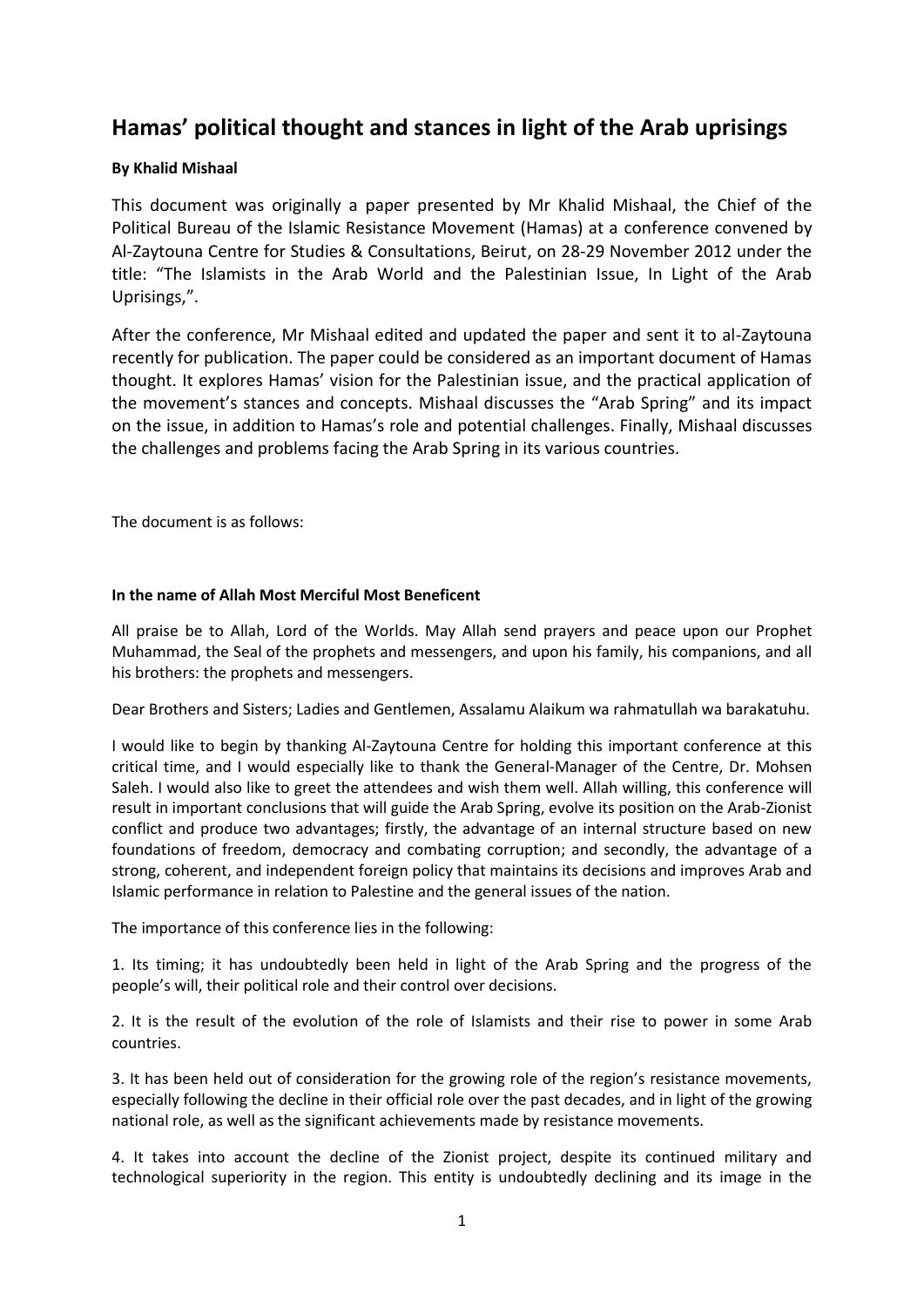world is deteriorating. It has not achieved any victories for a long time, and perhaps what happened during the 8 day Gaza War in which the Palestinian resistance emerged victorious, is a significant indicator of this.

5. The report we are presenting today in this conference on the vision of Hamas and its positions addresses the reality and not just an anticipation of the future. Hamas has been working for the past 25 years –working and striving, and although it may slip up sometimes, it often and usually gets it right, and we ask Allah to accept our deeds.

Dear colleagues, I know that my speech is not just a speech, but a paper representing Hamas's vision concerning the proposed subject [The Islamists of the Arab World & the Palestinian Issue].

### **First: Hamas's Vision for the Palestinian Issue**

Perhaps what will be stated is closer to being the fundamentals and declarations that are well known and recognized, but as reminders of the principles, basics and fundamentals, at this and at any time, are a very important matter. When we speak in this context, we do not only speak of Hamas as being simply an Islamic movement, but also as a national liberation movement, as well as an Islamic movement. Some of what we will put forth would fall under the category of fundamentals and principles, and some under policies and positions. These are summed up as follows:

1. Palestine, from its river to its sea, from its north to its south, is the land of the Palestinians; their homeland, and their legitimate right. We will not relinquish an inch or any part of it -for any reason or under any circumstances and pressures.

2. Palestine, in its entirety, is an Arab and Islamic land. It has Islamic and Arab affiliations and is considered a blessed and sacred land. Moreover, it has a special place in the heart of every Arab and Muslim, as well as standing and respect in all religions.

3. We will not, in any way, recognize the legitimacy of the occupation. This is a principled, political, and moral position. We do not recognize the legitimacy of the Israeli occupation of Palestine, nor do we acknowledge "Israel" or the legality of its presence on any part of Palestine no matter how long it remains, and Allah willing, this will not be long. All that has occurred in Palestine, including its occupation, settlements, Judaization, the changing of its landmarks and the falsification of facts in its regard is wrong and must end, Allah willing.

4. The liberation of Palestine is a national, domestic, and legitimate duty. It is the responsibility of the Palestinians, the Arabs, and the Islamic nation. It is also a humanitarian responsibility in accordance with the conditions of truth and justice.

5. Jihad and armed resistance is the correct and authentic means for the liberation of Palestine and the restoration of all rights. This battle must, of course, be accompanied by all forms of political, diplomatic, media, national, and legal resistance, as well as the investment of the entire nation's energies and the summoning of all the elements of strength we possess.

6. Resistance is a means and not an end. If we had any other way to liberate the land, end the occupation, and regain our rights without the shedding of blood and other painful sacrifices, we would have taken it. However, the experiences of nations throughout history have proved that the only option available in expelling the occupiers, countering the aggression and restoring the land and rights of the people is resistance in all its forms, starting with armed resistance.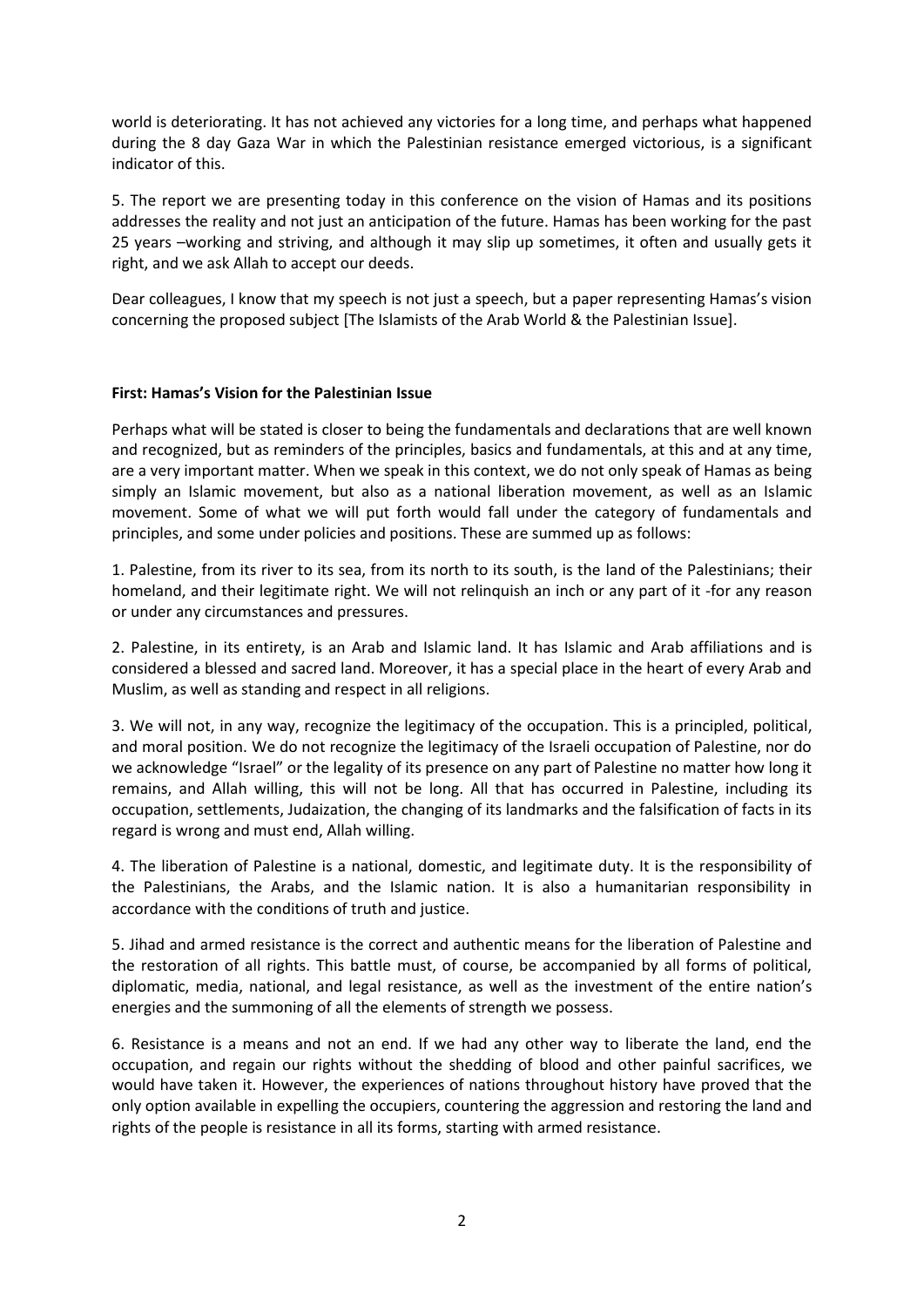7. We are not fighting the Jewish people merely because they are Jewish. We are, however, fighting those who are Zionist occupiers and aggressors. We will fight anyone who tries to attack us, seize our rights or occupy our land regardless of their religion, affiliations, race or nationality.

8. The Zionist project is a racist, hostile, and expansionist project based on murder and terrorism. Hence, it is the enemy of the Palestinian people and nation and poses a real threat to them, as well as to their security and interests. Indeed, it would not be an exaggeration to say that it is a danger to the security of the humanitarian community, its interests and its stability.

9. We hold on to Jerusalem and its Islamic and Christian sanctities. We will not give them up, nor will we relinquish any part of them. They are our right, our essence, our history, our present and our future. Jerusalem is the capital of Palestine and is cherished in the hearts of Arabs and Muslims as a sign of their status and pride. "Israel" has no legitimacy or right to Jerusalem at all, nor do they have any legitimacy or right to any part of Palestine. All Israeli actions in Jerusalem, such as Judaization, settlements, the falsification of facts and attempts to steal out history are unacceptable.

10. We stand firm on the Right of Return for Palestinian refugees and displaced individuals; their right to their homes from which they were expelled or were prevented from returning to, including in the occupied territories of 1948 or 1967, i.e., to all of Palestine. We refuse to compromise on this right in any way. At the same time, we reject all land resettlement and alternative homeland projects.

Brothers and sisters, this is an opportunity to pause at the "symphony" that plays from time to time; once there was a fear of resettlement in Lebanon, once there was a fear of resettlement in Jordan or an alternative homeland, and nowadays it is the Sinai. Oh brothers, to the Palestinian, there are no compensations for Palestine but Palestine. The actions of our people in the recent Gaza War and wars of the past, as well as in the on-going *Intifadahs* and revolutions is proof of this great nation's insistence on, and attachment to, their land.

11. The unity of the Palestinian land: The West Bank (including Jerusalem), the Gaza Strip, and the occupied lands of 1948 is one land comprising of all its geography; it is one unit, no part is separated from the other. It is, as a whole, the homeland of the Palestinian people. The current situation in Gaza, which some fear, is an exceptional case that has been imposed upon us, and not a normal situation. We cannot accept for Gaza to be separate from the West Bank, for they are one, and together they are a part of the Palestinian homeland.

12. We stand firm on the unity of the Palestinian people, both Muslims and Christians, and all its intellectual, political and ideological elements, as well as its resistance, militant, and political forces and factions.

13. The unity of the Palestinian political system and its institutions and the unity of its national authority through the Palestine Liberation Organization (PLO), which needs to be rebuilt on valid grounds to include all Palestinian forces and components. The current division does not reflect our origin, nor does it reflect reality. This division has been imposed upon us after the international and regional forces rejected the results of the 2006 Palestinian elections in which Hamas was victorious. However, the unity of the Palestinian political system is key and we are sparing no efforts to achieve this, Allah willing.

14. Liberty first and then the state: a true state is the fruit of liberation, but a state that is the fruit of an agreement is merely an entity or a self-governing authority. Call it what you will, but a real state is the fruit of liberation first, and there is no alternative to establishing a Palestinian state with true sovereignty over the entire territory.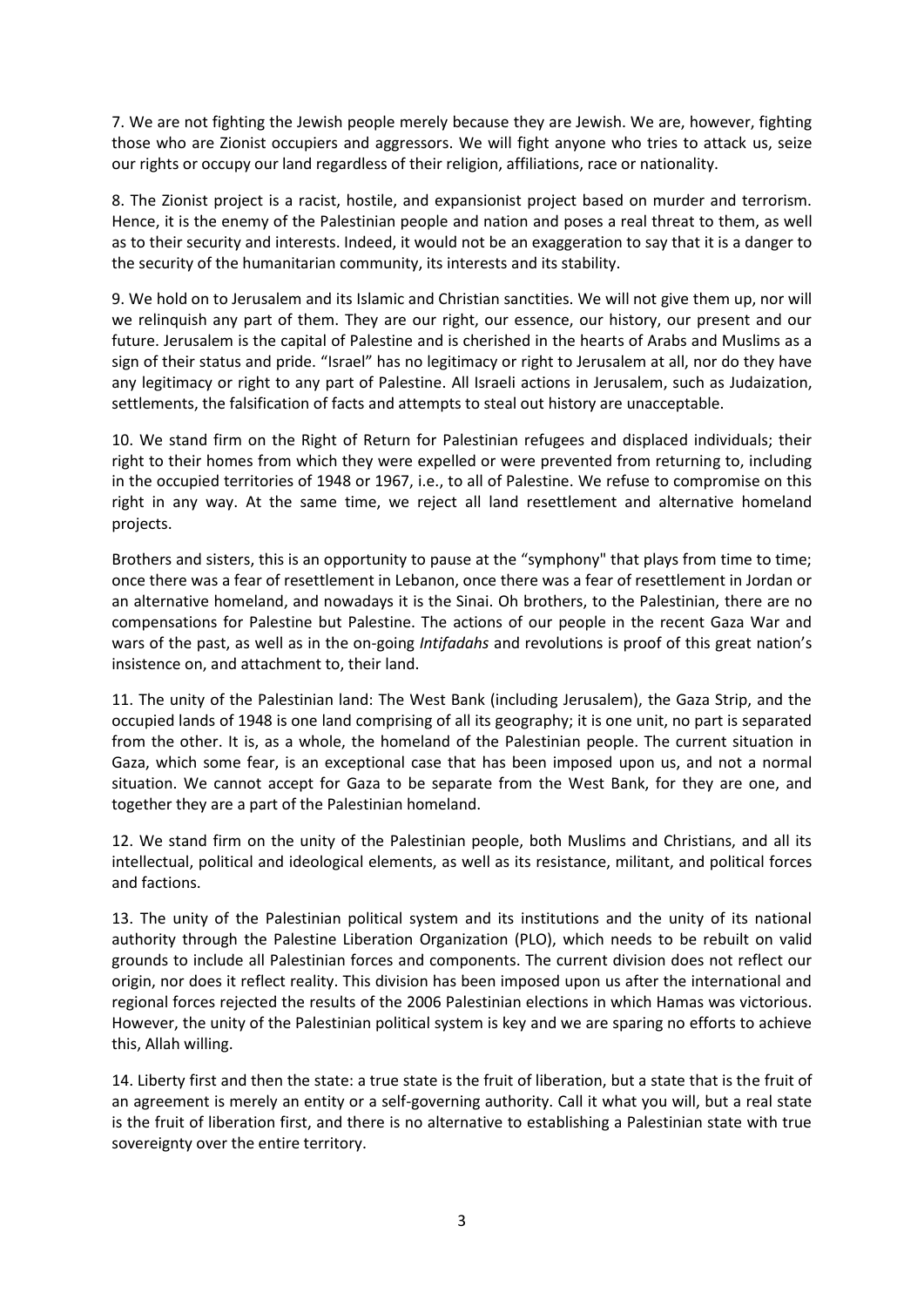On the other hand, the Palestinian Authority is a reality we want to manage through a national partnership with others to serve our people, their rights, and their liberation project; in a manner that is consistent with their national fundamentals.

15. Independent Palestinian national decision: This is a principle that is based on non-dependency or reliance on any other country or party in the world, whether it be a friend, ally, enemy, or opponent. However, this does not mean, nor can we accept it in the context of limiting the Palestinian issue to the Palestinians and terminating or weakening the Arab and Islamic roles. The issue of Palestine was, and will remain, not only an Arab and Islamic issue, but also a humanitarian issue.

16. The establishment of national Palestinian institutions and authorities should always be based on democracy, starting with free and fair elections with equal opportunities. Moreover, the principle of partnership and national coalition work should be present in every phase, regardless of the chances of success, with emphasis on the fact that opposition is a legitimate right for everyone, provided that the opposition is constructive. In addition to this, everyone must refer to the results of the ballot boxes and respect the will of the people, as well as accept the peaceful exchange of authority. We must also be reminded that we are a special and unusual case since we are still living under occupation.

17. We will not intervene in the affairs of other countries, and we will not to engage in discussions, conflicts or alliances with other nations. We have adopted the policy of opening up to the different countries of the world, especially Arab and Islamic countries. We certainly strive to have balanced relations, the scale and standards of which will be in the interest and service of Palestine and its people and will support their steadfastness and determination. The criteria for these relations are, of course, the nation's interests and security and the rejection of dependency on any country or party in the world.

18. The unity of the nation, including all its ethnic, religious, and denominational elements. It is one nation in its interest and history; present, past and future, and we deal with it accordingly. As we acknowledge the diversity and variety in our nation, we realize the need for everyone in our nation to distance themselves from incitement and conflict, as well as to avoid taking sides on this basis. Instead, we must co-exist as we have in past centuries. Moreover, everyone in this nation must know their limits and claim their rights without violating the rights of others. The greater good of the nation must outweigh any sectarian or factional interests.

19. Any progressive tactical or detailed political program must be in line with the national Palestinian fundamentals that we have mentioned and may not go against or contradict them. Moreover, every partial or full judgement must be subject to this principle, and therefore, we reject any projects, agreements or peace settlements that diminish these fundamentals and principles and affects national Palestinian rights.

As you can see, this last point on the matter of fundamentals, policies, attitudes, and principles governs what precedes it or is an essential integral resolution of what has been mentioned.

### **Second: The Practical Application of Stances and Concepts**

Some may wonder what the reality of this strong speech is? Where is its application on the ground?

We say that the movement's performance on the ground is similar to the performance of all humans; it may be right or wrong. However, in our case, as a movement, it has been mostly right, thanks be to Allah. Our performance is largely in line with our announced principles and values. Occasionally, there are gaps, mistakes, or sometimes ambiguous images that suggest there are contradictions or conflict with what is announced. However, we clearly say, even if we have a lapse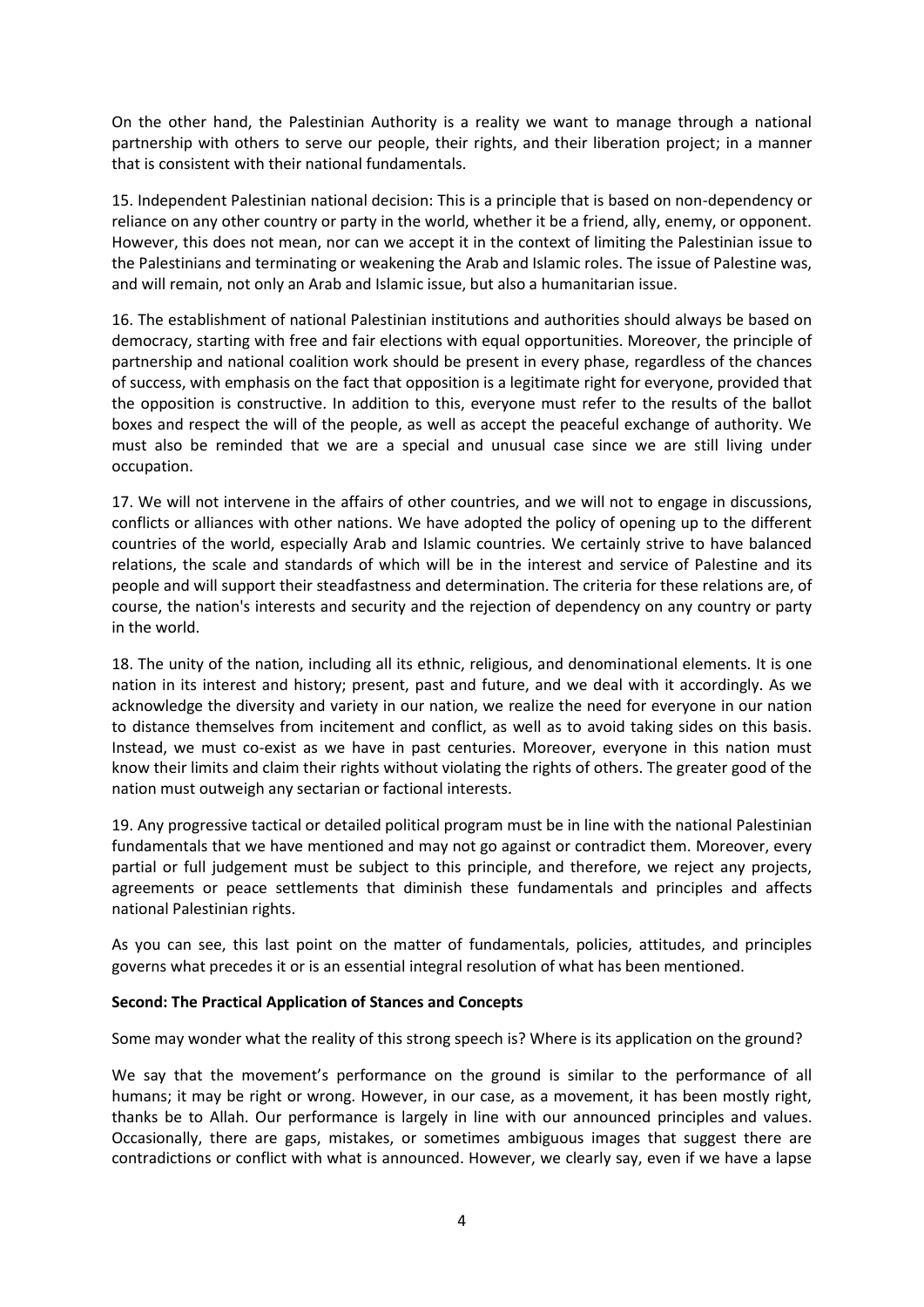in judgement, or if some images are misleading, our standards are identical to the principles, fundamentals, policies, and attitudes we have mentioned.

I will give four examples to illustrate this:

1. Resistance: This is a primary principle and our strategic choice. Some have had doubts that talk of a truce is giving up on the resistance; this of course arbitrary. In short, the path of resistance, in terms of its preparation, organization, and performance for the liberation of Palestine, is a path that cannot be interrupted. In addition to this, the management of the decision of escalation and truce, as well as diversifying our methods and manners, all fall under the process of managing the decision, and not the principle of the decision, as the principle cannot be changed.

Moreover, even if the enemy and the settlers are out of Gaza, Gaza cannot be taken out of the circle of the conflict, even though necessity calls for the change of its role in the battle by virtue of its circumstances. Thankfully, Gaza is still a source of hope, not only for Palestine but for the entire region. We have just emerged from an aggressive war on the Gaza Strip, which was ended with a victory for the Palestinian resistance, which succeeded in ending the war on its terms.

In the case of the West Bank, the absence of the resistance for several years does not change its origin or principle, but is a necessity for our people due to the massive security pressures from every direction, near and far. We consider the decline of the resisting role inevitable and a forced reality we strive to overcome by upholding our intention and preparing for a new start. Allah willing, the resistance will return to the West Bank, reassuming its effective and essential role in every phase of the Palestinian struggle, as the enemy will not withdraw from our land without the pressure of resistance.

- 2. Participation in the Palestinian Authority: Doesn't this contradict with the movement's position on the Oslo Accords? This is a legitimate question, and there is no doubt that the matter is vague on the surface, but we believe the matter is clear. Our positions on Oslo and all the surrendering agreements are decisive with no hesitation. However, there are obligations that compelled us to obtain the authority to change its role, and make it combine the service of the people and the management of day-to-day affairs on the one hand, and the right to resist the occupation on the other. Today we are an authority in the Gaza Strip, however we resist, as well as develop and strengthen this resistance, with the realization that it is difficult to practically combine all these considerations. However, our support of the principles and our commitment to them, allows us to mold reality to our principles and not the other way around.
- 3. Agreeing to a state on the 1967 borders: Some worry that this is following in the footsteps of those before us, and eventually the big dream will shrink. To this we say no, we are not necessarily convinced that the liberation of the occupied territory of 1967 is a practical goal. Personally, I believe, in terms of the practical objective aspect, that anyone who can liberate the territories occupied in 1967, is able to liberate the rest of Palestine. Furthermore, there is a need to unify the Palestinian as well as the Arab stance on a common denominator upon which all parties agree, regardless of how that program may vary from one party to another. This is what drives us, the Hamas movement and other resistance movements, to take this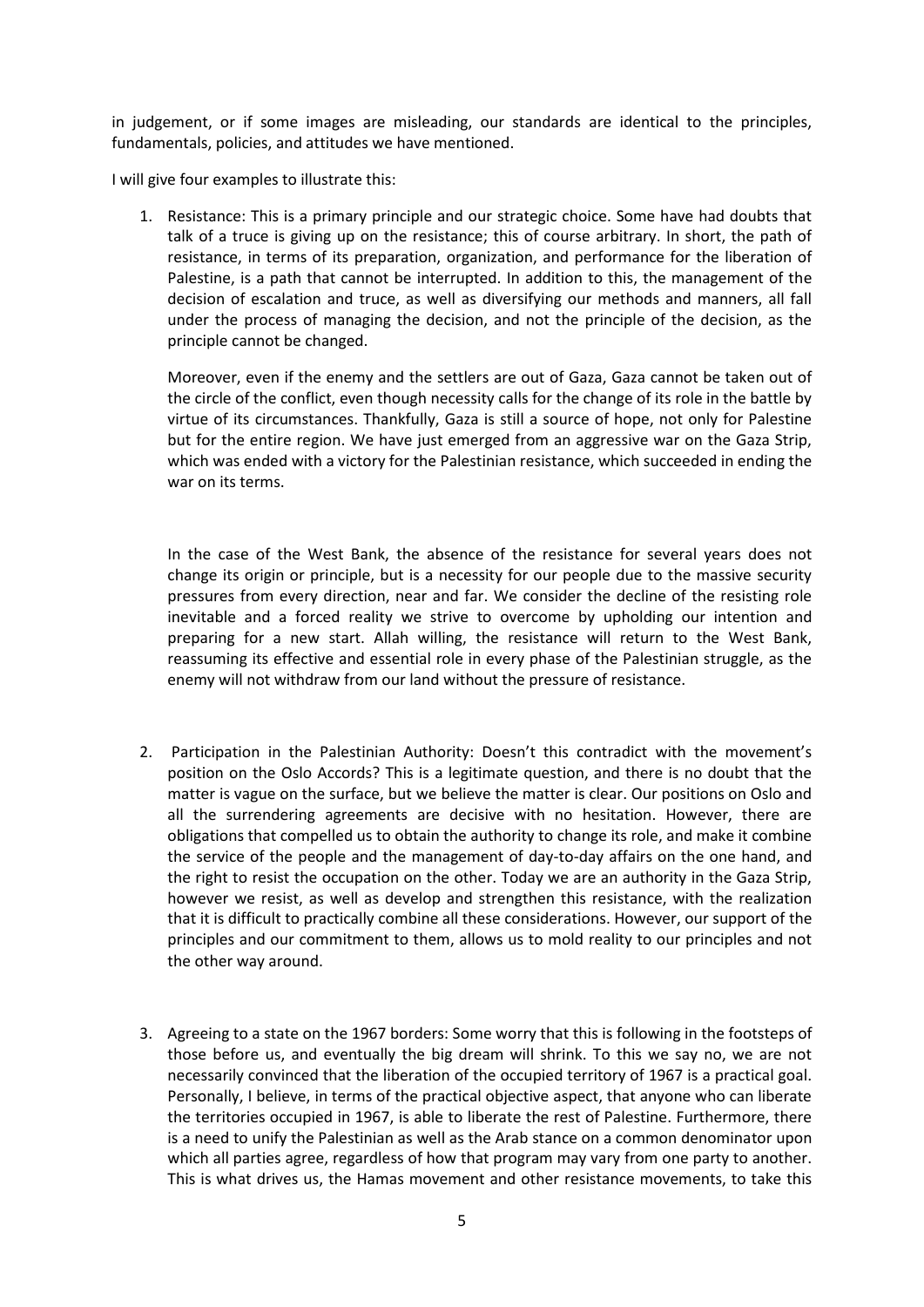political stance as long as it is not at the expense of the rest of the Palestinian land and does not contain any abandonment of our rights or any part of our land, nor include any recognition of "Israel."

4. The matter of the division: This is also a reality that has been forced upon us, we did not choose it. As everyone knows, it was imposed on us in 2007 when several international and regional parties rejected the results of the 2006 elections. I attest to this, at a historical moment, that the division occurred on June 13th, 14th, and 15th 2007. On the 15th of that month, I called the Egyptian authorities and informed them we were ready to settle the matter and reconcile, because the division was not our choice, it was forced upon us. Since that time, we have been continuously working on putting an end to the decision, and strive to achieve reconciliation on national foundations that ensure the rearrangement of the Palestinian interior within the framework of the Palestinian Authority and PLO, and the adoption of a national political program that aligns with Palestinian fundamentals, rights, and national interests.

## **Third: The Changes in the Arab World and its Effects on the Issue, Hamas's Role and Potential Challenges**

We now move on to the second part of the topic, which is the vision of the changes in the Arab world and its reflections on the issue and the role of Hamas, as well as the challenges and opportunities resulting from it. We can sum this up as follows:

- 1. In addition to its significance to the nation in the context of its historical regeneration, the "Arab Spring" is also a major strategic development in the path to liberating Palestine and facing the Zionist project. This is because Palestine's battle and liberation needs a strong and robust nation on its internal front, and a foreign policy that is also based on the people's will and has its independent approval.
- 2. There is no doubt that the Arab Spring has increased Israeli concerns and muddled up its calculations, because the rules of the game the enemy is accustomed to have begun to change. We will be satisfied with addressing the main points on this topic due to the limited time
- 3. We have no doubt that the Arab Spring and the changes it brought about in the Arab world give Hamas and the Palestinian resistance movements a chance to work in a better Arab environment that is more in line with the resistance, and more adherent to the national Palestinian fundamentals and rights.
- 4. Obviously, this spring and the major events succeeding it change the map of Hamas's political relations, and has added and impacted on it. Egypt, Tunisia, and Morocco are certainly a qualitative addition to Hamas's political relations in comparison to their former relations. Keeping in mind that Hamas has had various relations with most Arab countries over the past two decades, the Arab Spring enhanced some of these relations, as we have mentioned, as well as continued some others and we are concerned with all of them.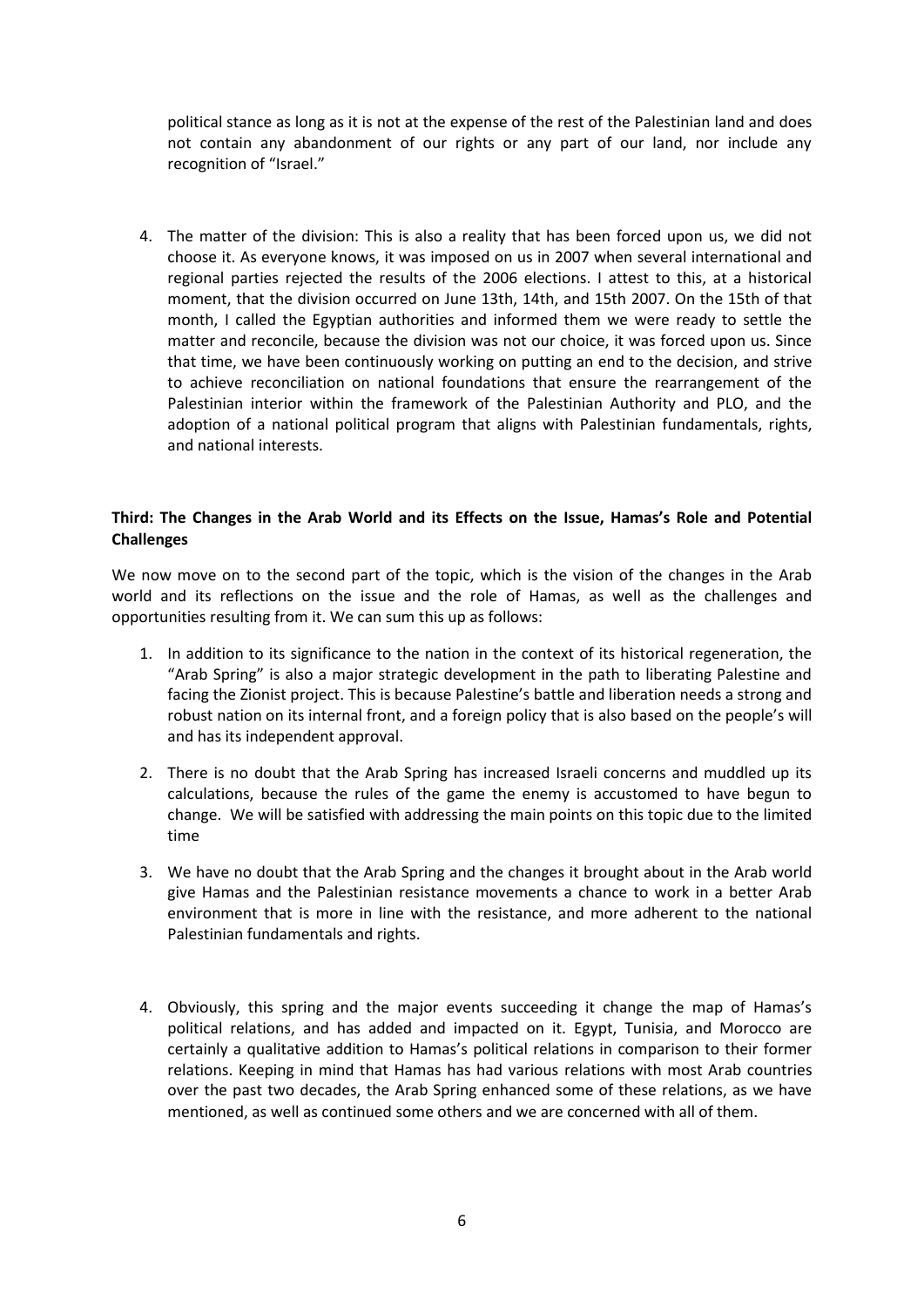As for the impact of the Arab Spring on the movement's relations, our well-known and distinct relationship with Syria is suffering and is known to all in light of current events. We did not wish for what happened to happen, and from the first moment, as history will attest, keen on things going another way. We want Syria to remain strong in terms of its security, stability and foreign policies which, over the last few years, have been aligned with the resistance. This is a historical truth, and with the Arab Spring and its natural shift to the Syrian arena, the Syrian people are no less concerned with democracy, freedom and involvement in decisions than any other Arab nation. We also hope that an internal policy is adopted that responds to the people's will. We have given many pointers in this direction, not as interference in internal affairs, but honest advice to lookout for Arab interests, including Syrian interests. Syria will remain the resistance's fortress, through its foreign policies based on an internal policy that satisfies its people and responds to its demands. However, unfortunately, things went in the tragic direction we are witnessing today. Resistance is not an official choice made strictly by countries, but has always been the choice of the people first, and when a leader feels his people support the resistance, he'll be stronger. The people have always supported the resistance, but some regimes support it, while others are negative towards it, and some are enemies of the resistance.

This is undoubtedly a model of our relations that have been impacted, and there are other examples known to all. Hamas, however, and this is an important point, has not moved from one axis to another, as Palestine and the Palestinian resistance is the essence of the resistance axis. Resistance, and the axis of resistance, is not just a hotel we merely stay in or leave, and resistance is not linked to geography. When the Hamas leadership was in Jordan, along with its presence inside Palestine, Hamas was supporting the resistance and exercising resistance. Later, even after we moved to Qatar, then Syria, then other countries such as Egypt, Hamas remained a resistance movement. Hamas has and will always be a supporter of the resistance and a resistance movement, regardless of its geographical location, because this is its essence and its strategic choice until, Allah willing, we liberate Palestine.

5. The Arab Spring and its major events temporarily distracted the world from the Palestinian issue, and this is certainly a loss, but a short and temporary loss. I say that the Arab nations have a right to pursue their interests and concerns, and we are sure that even when the Arab nations are busy with their internal affairs, Palestine is present in their minds, hearts, and in their chants. The last war on Gaza was renewed and concrete evidence of Palestine's status that never changes in the eyes of the nation, even when they are busy with their internal affairs and developments.

#### **Fourth: Challenges and Problems Facing the Arab Spring and its Countries**

It is clear that there are challenges and problems facing the Arab Spring and its countries that call for a series of observations and alerts. It is also essential for there to be a high degree of directness and transparency when dealing with this subject, for a leader does not lie to his people. Based on this, I will make a series of recommendations and blunt observations on this subject, only for the objective of contributing to the greater good of our great nation:

1. There is a need to strike a balance between internal priorities, meaning national concerns and national priorities, without conflicting with one another as success internally strengthens a country's foreign position, and vice versa. It is wrong to adopt the policy of retreating into oneself. What we are saying is that being concerned with the bigger issues does not only enhance a country's regional and international role, but also serves the country's internal policy in facing pressures and attempts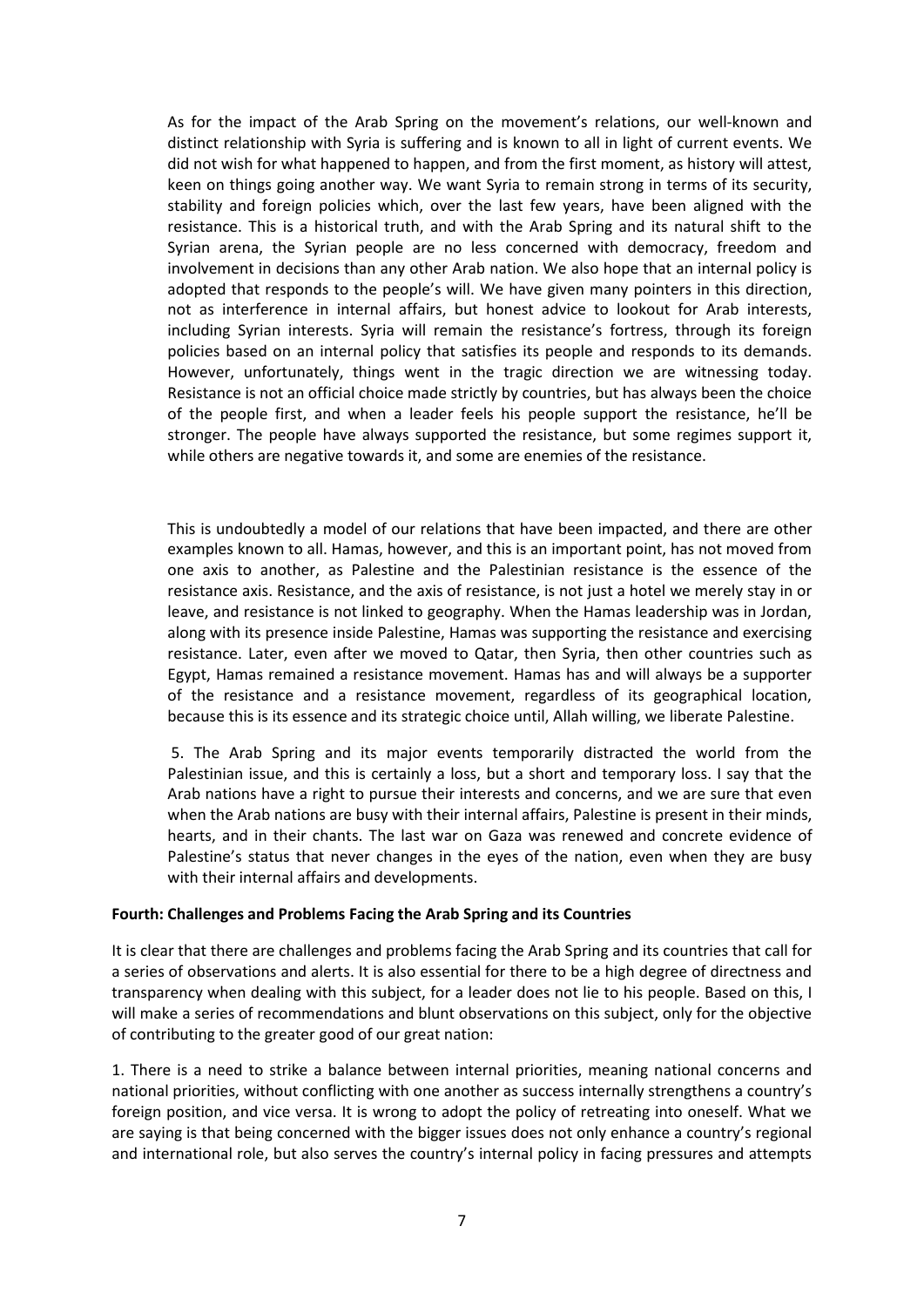at external intervention. It is wrong to protect oneself by hiding away, instead, protect yourself with openness, taking initiative, and occupying yourself with larger issues.

2. It is necessary not to manage the large current phase in the nation's history from a small individual location, but from the broader context of the Arab and Islamic nation through cooperation and integration. I assure you that this serves the concerns, interests and the individual internal issues of a country. Economic, security, and political integration between the Arab countries, particularly during this difficult transitional phase that some Arab Spring countries are going through, serves these countries and their people and eases this transitional phase. The people and their leaders are in their own countries and are busy with their individual concerns, and this is their natural right, but while they are rebuilding their countries, they must think of the nation's concerns and interests! Where does it stand? What is its role? Where is its place under the sun? The nation has been a playing ground for others to play in and wrestle over, and it has been absent. The time has come for the nation to become a key player and contribute to re-building the regional map. This is the responsibility of everyone; we must build our countries and, at the same time, the greater Arab country. The Arabs have been absent for many decades, and today is the day they return to the stage and arena, not to wrestle with anyone, except for the Zionist enemy and anyone who invades their land, but to build a map of balance, integration, and cooperation along with the regional and neighbouring countries, without losing the Arab position or their role.

3. The relationship with the West and major countries must be managed, and this is normal in today's world for political, economic… purposes. However, this must not be at the expense of the Palestinian issue and the Arab role and responsibilities related to it. I say this while I am confident that the nation, Allah willing, is aware of this, but it is just a reminder. We believe that it is necessary not to give free concessions to the West while managing our relations with it. The legitimacy of the Arab Spring countries stems from their people's will, not foreign support, and addressing major issues strengthens these countries, not weakens them.

4. There is a need to raise the ceiling of the Arab stance, the Arab League, and the ceiling of every country in the political situation, particularly in terms of the Arab-Israeli conflict. Moreover, it is necessary to reconsider and review the current Arab strategy. To begin with, this requires changing the political language. Yes, it is true that the people need time, but it is not right, after this Arab Spring, to keep the same language, same initiatives, same projects, and same attitudes. I know that full transformation and development requires time, but we must take the first step towards this now; the political language and terms of the Arab political dialogue must change. We must initiate and research change of the Arab strategy toward the Arab-Israeli conflict, and from there, we must move towards changing the attitude towards the resistance and resistance movements. What used to be strange, rejected, or taboo in the past by the standards of the official Arab norms, such as not supplying the resistance with arms, must become possible today. A strategy must be drawn for the nation to study as it wishes, parts of which will be announced while others won't, how to support the resistance movements with funds and arms, and how to back it politically. This will be a strong message from the nation that times have changes, and the world must respect the nation's will, rights, and interests. It cannot remain biased to "Israel" and stand by helplessly while it disregards the nation and violates its rights, interests, and sanctities.

If there are no official wars between armies, the nation should at least support the golden option that has proved its worth, with the help of Allah, especially during the past years. Since 1967, "Israel" has not won a true war, unless we consider 1982, when it expelled the Palestinian revolution from Beirut and Lebanon. However, after that, "Israel" has not been victorious, neither in Lebanon or any part of Palestine, especially Gaza, and this is credited to, after Allah, the resistance, the heroes of the resistance, the weapons of the resistance, and the support of the nation.